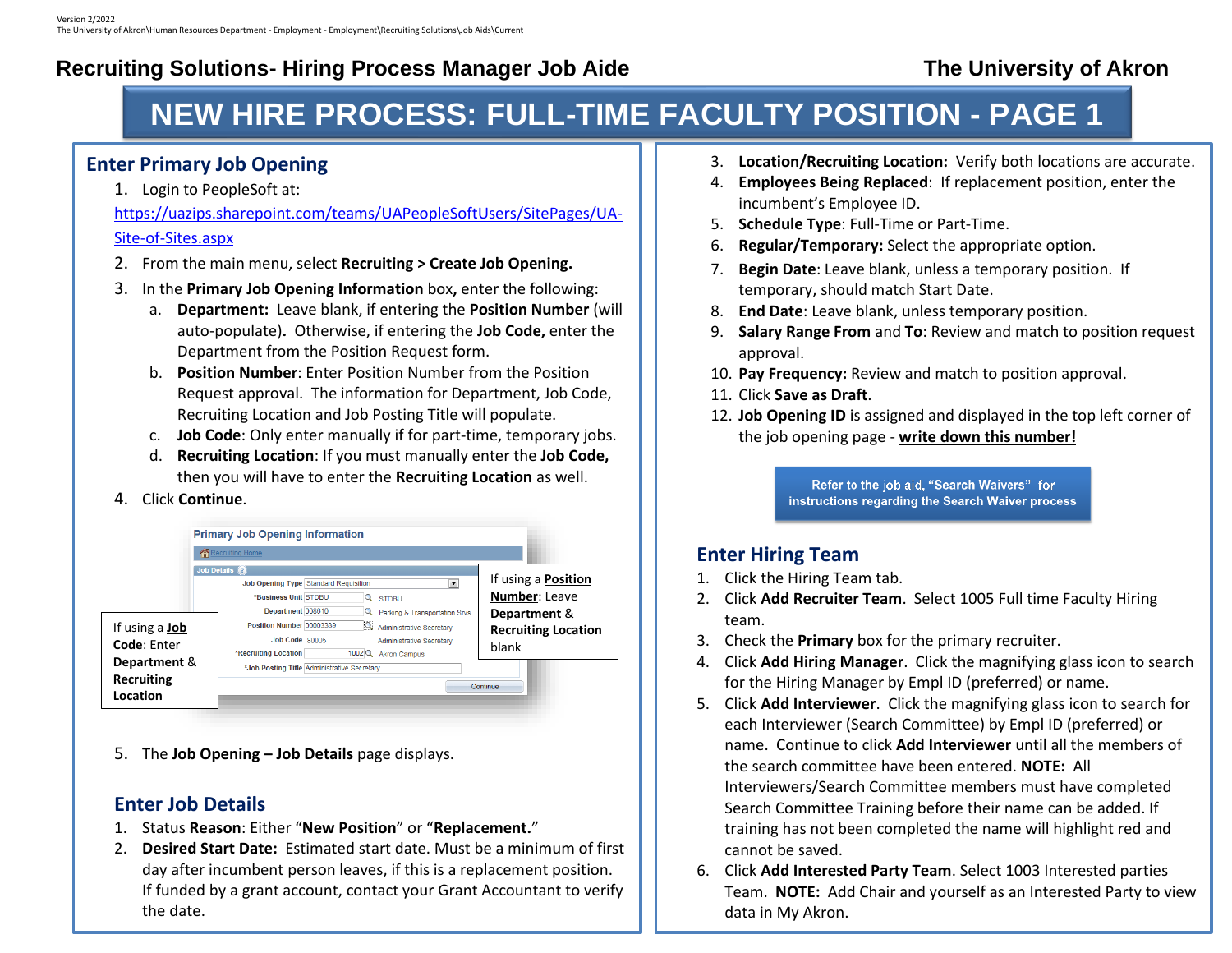#### **HIGHALL HURE BROCESS: ELLI LETIME E NEW HIRE PROCESS: FULL-TIME FACULTY POSITION - PAGE 2**

#### **Enter Job Posting Information**

Use the Classification Specification to complete this information.

- 1. Click the **Job Postings** tab.
- 2. Click **Add Job Posting** link.
- 3. Add **Posting Title –** spell out title that is displayed or add title
- 4. **Description Type**: Select the type from the drop down. The HPM should enter:
	- a. Required Qualifications (use Class Spec as a guideline)
	- b. Preferred Qualifications
	- c. Responsiblities (use Class Spec as a guideline) Note: title will display in text box. Delete title when adding responsibilities.
	- d. Application Instructions (Use Faculty Template)
	- e. Position & Department Summary (This section will be a brief description of your department with a link to the webpage for applicants to go to and view)
- 5. **Visibility**: Select Internal & External. If Internal only posting, select Internal.
- 6. **Template**: Leave blank except when using the description of **Application Instruction**. In that case, select the template **Application Instructions** from the drop-down and modify as needed.
- 7. Continue to click on the **Add Posting Description** link until all of the information is entered.
- 8. **NOTE:** Human Resources (Assigned Recruiter) will complete the **Job Posting Destinations** area.
- 9. Faculty Positions will be posted for 30 days but can be renewed for up to 90 days and it will read:

**"Review of applicants will begin** *Month Day, Year* **(30 days after posting date")**.

- a. If the committee would like a different posting time, they must request and receive permission from EEO.
- 10. Click **Preview** to view your job posting as it will display on our UA Jobs web page.
- 11. Click **Return to Previous Page.**
- 12. Click **OK.**
- 13. Click on **Save as Draft.**

NOTE: The **Qualifications** and **Screening** tabs are **NOT** used.

#### **Enter Advertising Information**

- 1. Click the **Advertising** Link *located in the far right* of the screen.
- 2. **If temporary, is job sponsored?** Check if this is a temporary grant position.
- 3. **If Tenured,** Check box if position is tenured.
- 4. **Advertising Activities:** If placing an outside advertisement, enter all advertising locations along with networking activities, conferences, direct contacts, list serves, online resources, etc. **NOTE:** If advertising on any listservs, the job posting from our UA jobs page must be used.
	- **\*\*If requesting an internal to UA only search, indicate here.**
- 5. **Background Check Account Code:** Enter the six-digit departmental account code to charge back, followed by a hyphen and **5750**
	- a. If needed, use the **add a Row** (+) tool to split the background check expense to multiple account codes**.**
- 6. **Advertising Account Code:** Enter the six-digit departmental account code to charge back, followed by a hyphen and **5789**
	- a. If needed, use the **add a Row** (+) tool to split the advertising expense to multiple account codes.
- 7. **Salary and Benefits Account Code**: Should populate automatically. If not, enter the six-digit account code followed by a hyphen and the GL Pay Type.
- 8. **Click Save**.
- 9. Click the **Return to Job Opening** Link**.**

### **Save and Submit Job Opening**

- 1. Click **Save as Draft.**
- 2. Click **Save & Submit**.
- 3. The job status should change from "**Draft**" to "**Pending Approval**".
- 4. The **Approvals** tab is now available and will display the approval routing. Use this link to view where the job opening is in the process.

Save & Submit kicks off the workflow routing and sends notification to the Recruiter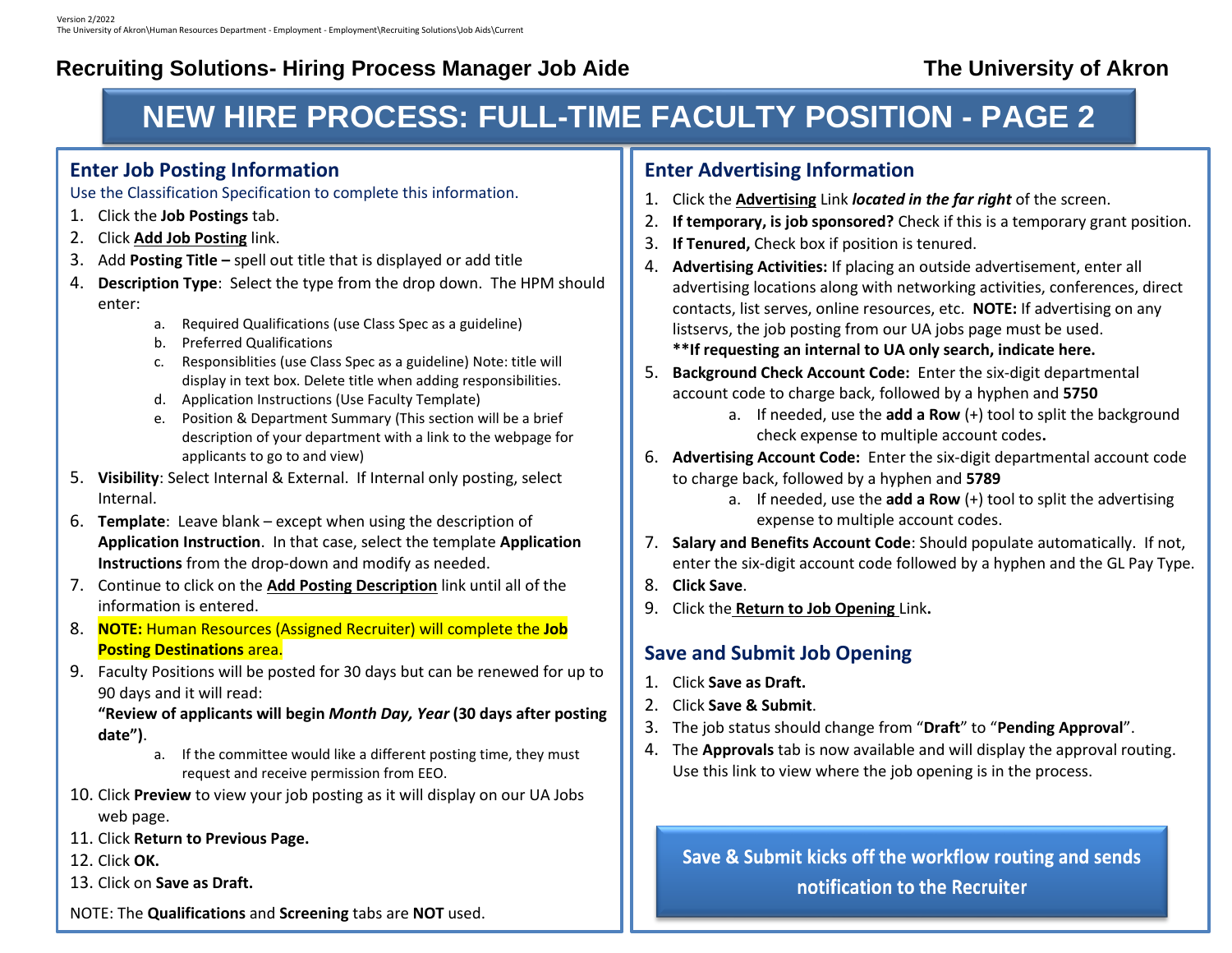# **NEW HIRE PROCESS: FULL-TIME FACULTY POSITION - PAGE 3**

#### **How to Assist an Applicant – Upload Confidential Documents to a Submitted Application**

- 1. HPM navigates to: **Recruiting > Search Job Openings.**
- 2. Click **Search** or enter **Job Opening ID** if known and then **Search.**
- 3. Select the job title link. The Manage Job Opening page displays.
- 4. Locate the applicant that you wish to assist: Click the **Other Actions** link and select **Recruiting Actions > Edit Application Details.**
- 5. Click the **Add Attachment** link.
- 6. Click on **Choose File** to locate the saved file.
- 7. Click **Upload**.
- 8. Click **Save**.
- 9. Do NOT check **Apply to All** check box as this will add document to all applications belonging to the applicant.
- 10. Click on the **Return** link to exit out of the application.

#### **Screen/Review Applicants**

- 1. Search Chair or HPM sends e-mail to Search Committee members that applicants are ready for review (after the 30 days posting).
- 2. Search Committee will then screen applicants, to determine the list of applicants they would like to interview.
- 3. Search Committee creates a short list of qualified applicants to interview and provides rationale for selections.
- 4. Search Committee creates interview questions.
- 5. Search Committee creates interview evaluation criteria and interview questions.
- 6. The Search Chair should provide the short list, rationale, and interview questions to the HPM.

#### **Route/Approve Applicant List**

- 1. HPM uses the e-mail from the Search Committee and navigates to: **Recruiting > Search Job Openings**.
- 2. Click **Search** or enter **Job Opening ID** and then **Search**.
- 3. Select the job title link. The Manage Job Opening page displays.
- 4. Click the **Applied** link to view only those applicants with a Disposition of "**Applied**".
- 5. Click the Application  $\Box$  icon to view the application.
- 6. To mark the application as reviewed, either:
	- a. Click the **Mark Reviewed** link on the Manage Application screen, then click Return to return to the previous page.
	- b. From the **Manage Job Opening** page, click the Mark Reviewed
		- icon for each applicant that has been reviewed.

|                            | Disposition 020 Reviewed |                                   |                    |               |                      |
|----------------------------|--------------------------|-----------------------------------|--------------------|---------------|----------------------|
|                            | Reason                   |                                   | Mark Reviewed      |               |                      |
|                            | Date 10/20/2020          |                                   |                    |               |                      |
| <b>Applicant Screening</b> |                          | <b>Activity &amp; Attachments</b> | <b>Details</b>     |               |                      |
| <b>Reviewed</b><br>(1)     |                          | Screen<br>(0)                     | Route<br>(0)       |               | Interview<br>(0)     |
| <b>Applicant ID</b>        | <b>Type</b>              | Disposition▼                      | <b>Application</b> | <b>Resume</b> | <b>Mark Reviewed</b> |
| 98902                      | External                 | Reviewed                          |                    | E             |                      |

7. Once all the applicants on the short list have been updated to "Reviewed", click the **Reviewed** link to verify the correct applicants have been updated.

| <b>Applicant Screening</b><br><b>Details</b><br><b>Applicant Search</b><br><b>Activity &amp; Attachments</b><br>Applicants |                 |                     |                        |               |                    |               |  |
|----------------------------------------------------------------------------------------------------------------------------|-----------------|---------------------|------------------------|---------------|--------------------|---------------|--|
| $\frac{\text{All}}{(1)}$                                                                                                   | Applied<br>(0)  |                     | <b>Reviewed</b><br>(1) | Screen<br>(0) | Route<br>(0)       | Inter         |  |
| <b>Applicants</b>                                                                                                          |                 |                     |                        |               |                    |               |  |
| <b>Select</b>                                                                                                              | Applicant Name- | <b>Applicant ID</b> | <b>Type</b>            | Disposition▼  | <b>Application</b> | <b>Resume</b> |  |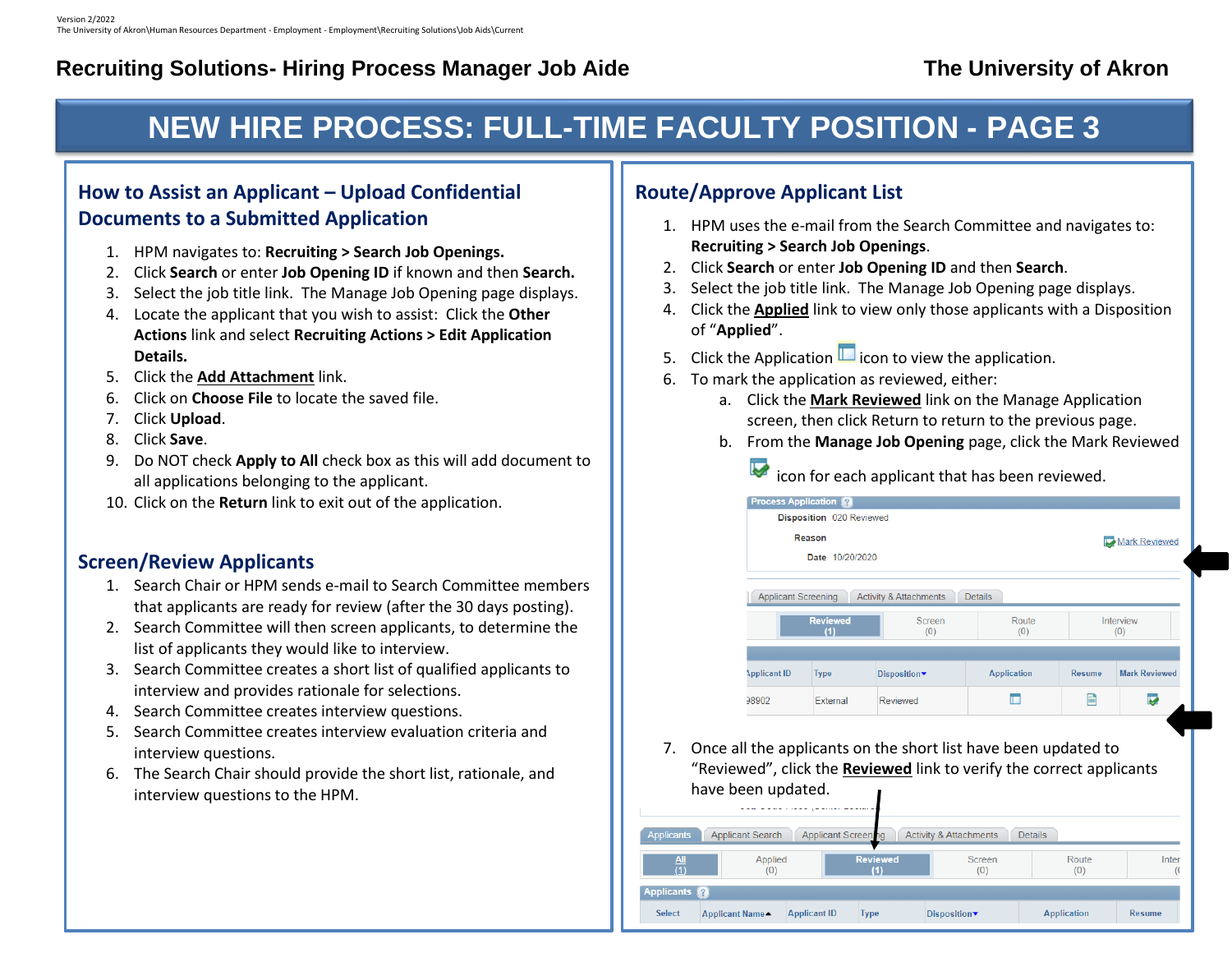# **NEW HIRE PROCESS: FULL-TIME FACULTY POSITION - PAGE 4**

### **Notify Others to Review Documents and Approve**

- 1. HPM will send email message to **Department Chair/Director** and cc: the **Search Committee Chair** to notify that a short list of applicants have been changed to a "review" disposition and interview questions have attached to email. Include the following in the email:
	- a. Job opening ID and title of position.
	- b. Indicate interview questions are attached to the email.
	- c. List the name of each applicant on the list that was marked as "**Reviewed**".

#### 2. **Department Chair**/**Director:**

- a. Receives the email and reviews each applicant and any comments/selection rationale, as needed, and reviews the interview questions.
- b. Once each applicant has been reviewed, the **Department Chair** will add any comments/selection rationale to the email regarding applicants selected for interview and **forwards** the message to the **Dean's Office** and cc: the **HPM**.

#### 3. **Dean/AVP:**

- a. Receives the email and reviews each applicant and any comments/selection rationale, as needed, and reviews the interview questions.
- b. Once each applicant has been reviewed, the **Dean/AVP** adds any comments/selection rationale to the email regarding the applicants selected for interview and **forwards** the email to the **Provost's Office** and cc: the **HPM.**

#### 4. **Provost or Designee:**

- a. Receives the email and reviews the applicants and any comments/selection rationale as needed and reviews the interview questions.
- b. Once each applicant has been reviewed, the *Provost (or Designee)* adds any comments/selection rationale to the email regarding the applicants selected for interview and **forwards** the email to the EEO-AA Office at [eeocompliance@uakron.edu](mailto:eeocompliance@uakron.edu)
- 5. **EEO/AA:**
	- a. Receives the email and reviews the short list, rationale, and interview questions.
	- b. Confirms the short list candidates meet the minimum requirements for the position
	- c. Changes the applicant disposition from "**Review**" to "**Interview**" for each applicant selected and approved for interview.
	- d. Emails **Hiring Process Manager, Search Committee Chair and Recruiter** with approval to start setting up the interviews for selected candidates.
	- e. Will upload the approval and interview questions to the job.

#### **Add Attachments to a Job Opening**

The interview questions (from the Search Committee) must be uploaded to the Job Opening. Follow the steps below to upload the questions: Use these directions for uploading interview questions, interview notes, references, transcripts, search material information, offer letters and etc.

- 1. Navigate to: **Recruiting > Search Job Openings**.
- 2. Click **Search**.
- 3. Select the job title link. The Manage Job Opening page displays.
- 4. Click the **Activity & Attachments** tab.
- 5. Click the **Add Attachment** button.
- 6. Click the **Choose File** button and locate the document to upload.
- 7. Click **Open**.
- 8. Click **Upload.**
- 9. Enter a **Description** for interview questions, enter "**Questions**"
- 10. Change the **Audience** to "**Public**"
- 11. Repeat steps 4-8 for each attachment to be uploaded.
- 12. Click **Save.**
- 13. *Optional*: Add a note to the Job Opening by clicking the **Add Note** button instead of Add Attachment (Step 5) and then follow Steps 6-8 to upload the note.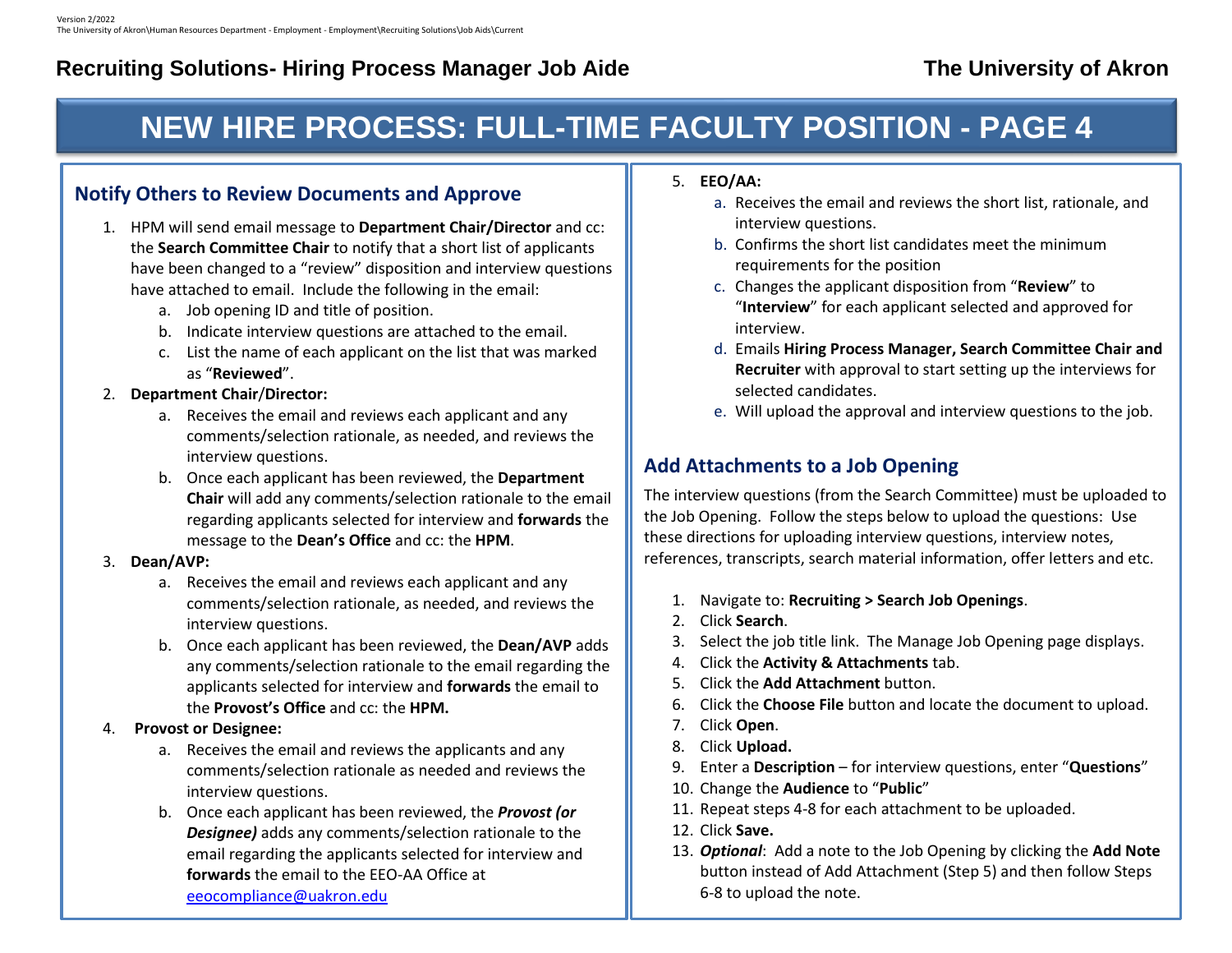## **NEW HIRE PROCESS: FULL-TIME FACULTY POSITION - PAGE 5**

#### **Initial Interview of Qualified Applicants**

#### **EEO Approval is required BEFORE interviews can begin**

- 1. Receive approval from EEO of the short list and interview questions for initial interviews.
- 2. Search Chair or HPM coordinates initial interview dates and times for each candidate typically via phone or virtual method for interview.
- 3. Search Committee:
	- a. Conducts phone and/or Teams interviews.
	- b. Evaluates candidates.
	- c. Selects a short list of candidates for on campus interviews **NOTE: the request for on campus interviews MUST follow the same approval process in the Notify Others to Review Documents and Approve section Search Chair>Dept Chair>Dean>Provost>EEO**
	- d. Conducts in person interviews and evaluates candidates. Upload all search materials and interview notes in PeopleSoft.
	- e. Conducts reference checks, verifies credentials, and requests official transcripts for final candidate.

#### **Prepare/Approve Job Offer**

The official job offer process takes place outside of PeopleSoft. Track the candidate's offer acceptance in the system once the formal offer is accepted. In collaboration with the Provost and Dean, administer the formal offer letter. The Provost and Dean will sign the formal offer letter. Faculty Offer Letter Templates are available on the ['Resources for Hiring Departments'](https://www.uakron.edu/hr/hiring-separation-and-personnel-actions/resources-for-hiring-departments/index.dot) web page via Human Resources.

#### **Place Accepted Offer in System**

5. Change the disposition to "**Offer**"

- 1. Navigate to **Recruiting > Search Job Openings**.
- 2. Enter the job opening number and click **Search**.
- 3. Select the job title link. The Manage Job Opening page displays.
- 4. Click the **Interview** link to view the candidates with the disposition of **Interview**.
- 5. To change the disposition to "**Offer**",
	- a. From the **Manage Job Opening** page, find the candidate and click the **Other Actions** link and select **Recruiting Actions** > **Edit Disposition**. Select **"Offer"** from the **New Disposition** drop-down.

| <b>Current Disposition 060 Interview</b><br>*New Disposition 070 Offer |                 |  |
|------------------------------------------------------------------------|-----------------|--|
| *Status Reason                                                         |                 |  |
|                                                                        | Date 08/19/2015 |  |
| Save                                                                   | Cancel          |  |
|                                                                        |                 |  |

- 6. Click **Save**.
- 7. Click **Return to Previous Page**.

### **Prepare Candidate for Hire**

- 1. Upload Signed Offer Letter (See page 4 for instruction on adding attachments to a Job Opening). interview notes, references, transcripts, search material information, offer letters
- 2. Navigate to **Recruiting > Search Job Openings**.
- 3. Enter the job opening number and click **Search**.
- 4. Select the job title link. The Manage Job Opening page displays.
- 5. Click the **Offer** link to view those with the Disposition of **Offer**.
- 6. Change the disposition to "**Offer Accepted**",
	- a. From the **Manage Job Opening** page, click the **Other Actions** link and select **Recruiting Actions** > **Edit Disposition**. Select **"Offer Accepted"** from the **New Disposition** drop-down.

|             | Current Disposition 070 Offer<br>*Status Reason | *New Disposition 071 Offer Accepted<br>▼ |  |
|-------------|-------------------------------------------------|------------------------------------------|--|
|             |                                                 | Date 08/26/2015                          |  |
| Click Save. |                                                 |                                          |  |